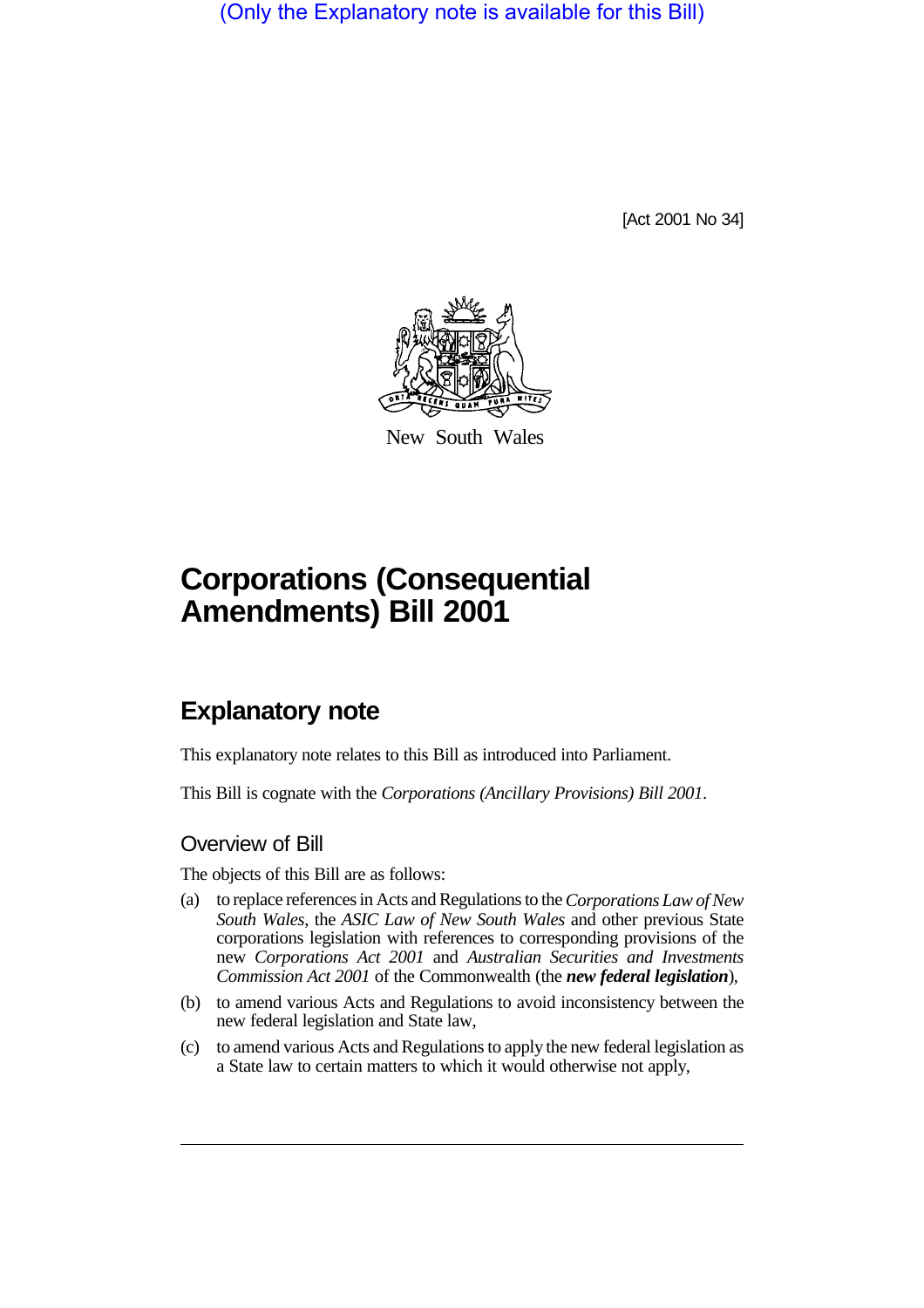Explanatory note

- (d) to enact transitional provisions for the purposes of the proposed *Corporations (Ancillary Provisions) Act 2001* in the form of a proposed *Corporations (Ancillary Provisions) Regulation 2001*,
- (e) to make other consequential amendments to various Acts and Regulations.

### Outline of provisions

**Clause 1** sets out the name (also called the short title) of the proposed Act.

**Clause 2** provides for the commencement of the proposed Act.

**Clause 3** gives effect to Schedules 1–6, which contain amendments to various Acts and Regulations.

**Clause 4** is a formal provision that gives effect to Schedule 7 to the proposed Act. Schedule 7 comprises the proposed *Corporations (Ancillary Provisions) Regulation 2001* that is to have effect as a regulation under the *Corporations (Ancillary Provisions) Act 2001*.

**Clause 5** provides that matter appearing under the heading "Explanatory note" in any of the Schedules does not form part of the proposed Act.

#### **Schedule 1 Amendment of references in Acts to Companies Acts**

There are still a number of references in NSW Acts to the following Acts:

- (a) the *Companies Act 1899* (which has been repealed),
- (b) the *Companies Act 1936* (which has been repealed),
- (c) the *Companies Act 1961* (which has not been repealed),
- (d) the *Companies (Transfer of Domicile) Act 1968* (which has not been repealed).

Schedule 1 amends various Acts that refer to these Acts by replacing certain of these references (where appropriate) with references to corresponding provisions of the new federal legislation or by omitting redundant references. In some cases, the amendments enact provisions in order to avoid inconsistency with the new federal legislation or to apply that legislation as a State law to matters to which it would otherwise not apply. However, references that are of purely historical significance have not been amended.

The amendments to each Act are explained in detail in the explanatory note relating to the Act concerned set out in Schedule 1.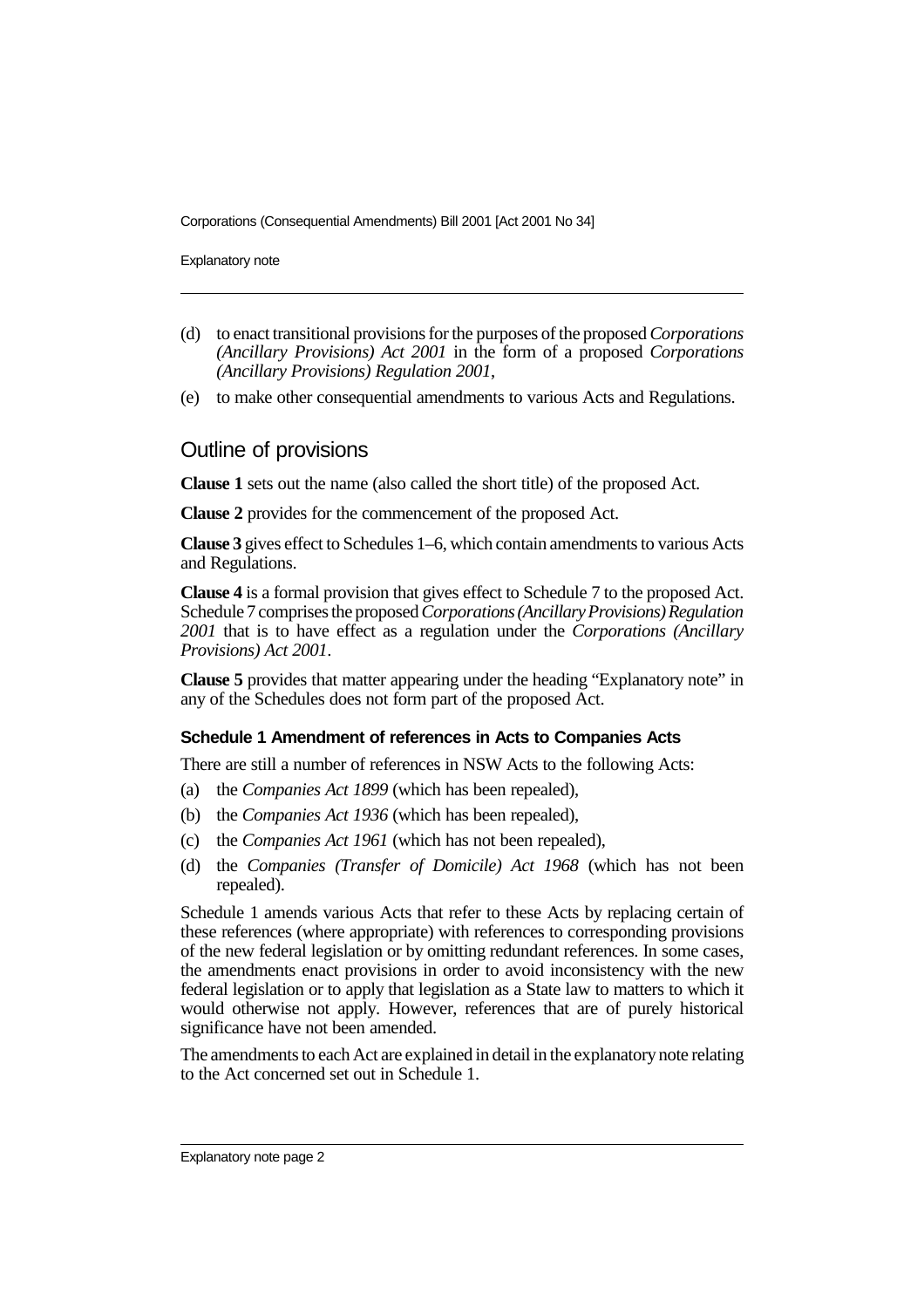Explanatory note

#### **Schedules 2 and 3: Amendment of references in Acts and Regulations to co-operative scheme laws**

The co-operative scheme laws (which have not been repealed) include the following:

- (a) the *Companies (Application of Laws) Act 1981*,
- (b) the *Companies (New South Wales) Code*,
- (c) the *Companies (Acquisition of Shares) (Application of Laws) Act 1981*,
- (d) the *Companies (Acquisition of Shares) (New South Wales) Code*,
- (e) the *Companies and Securities (Interpretation and Miscellaneous Provisions) (Application of Laws) Act 1981*,
- (f) the *Companies and Securities (Interpretation and Miscellaneous Provisions) (New South Wales) Code*,
- (g) the *Securities Industry (Application of Laws) Act 1981*,
- (h) the *Securities Industry (New South Wales) Code*,
- (i) the *Futures Industry (Application of Laws) Act 1986*,
- (j) the *Futures Industry (New South Wales) Code*.

The co-operative scheme laws were superseded by the national scheme laws (see below) in 1991 with the commencement of the *Corporations (New South Wales) Act 1990*.

There are still may references to the co-operative scheme laws in NSW Acts and Regulations. Most of these references currently include a reference to corresponding provisions of the national scheme laws because of the provisions of section 90 of the *Corporations (New South Wales) Act 1990*. That section provides that, subject to the regulations made under that Act, references in Acts and Regulations to a cooperative scheme law (or provisions of a co-operative scheme law) are taken to include a reference to the corresponding provisions of the national scheme laws. Clause 5 of the *Corporations (New South Wales) Regulation 1996* prescribes the following references (*excluded references*) to be references to which section 90 does not apply:

- (a) references in the *Centenary Institute of Cancer Medicine and Cell Biology Act 1985* (except section 17),
- (b) references in the *Garvan Institute of Medical Research Act 1984* (except section 13),
- (c) references in sections 40, 43 and 44 of the *Gas Industry Restructuring Act 1986*,
- (d) references in the *Legal Profession Act 1987*,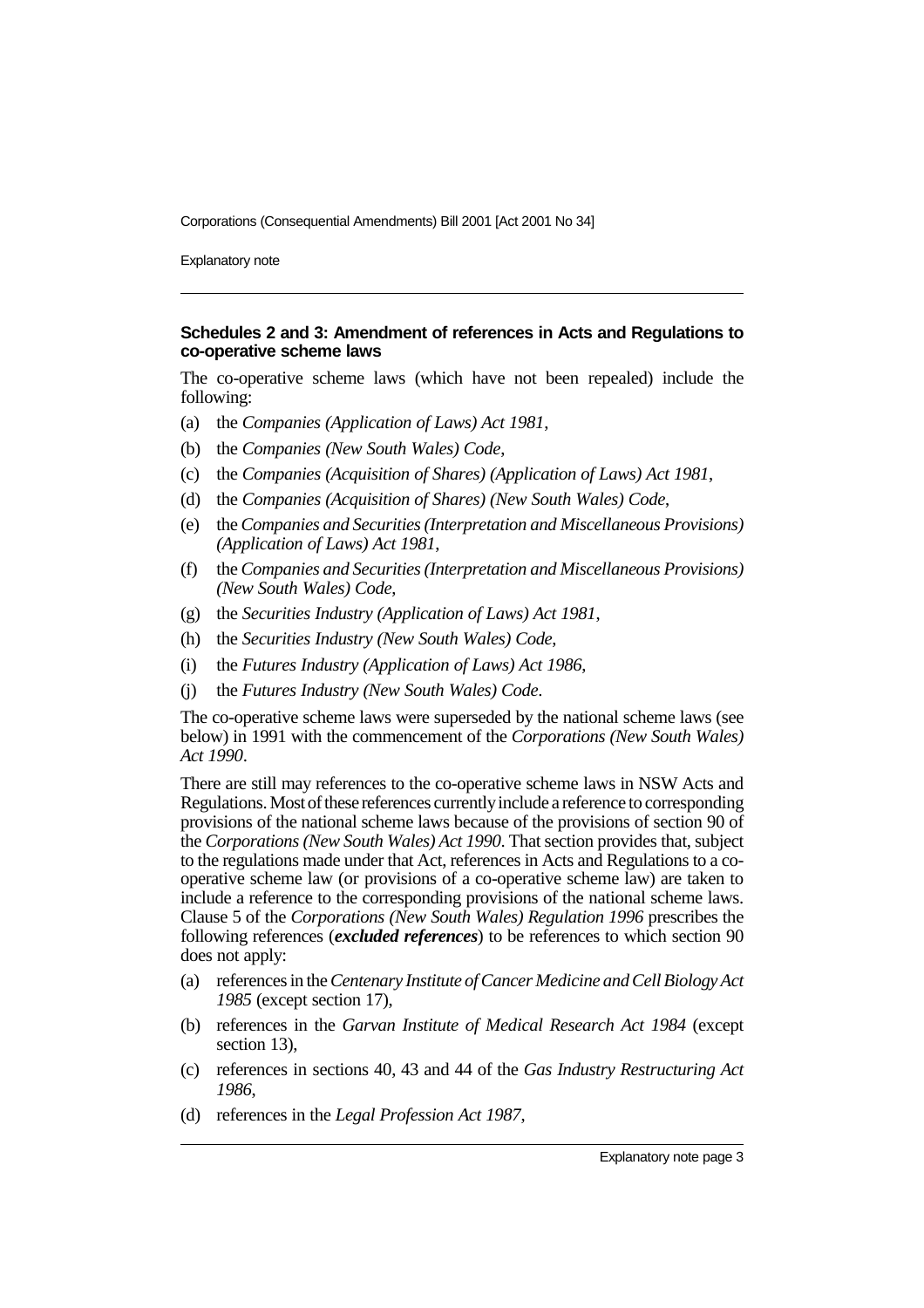Explanatory note

- (e) references in the *National Trust of Australia (New South Wales) Act 1990*,
- (f) references in the *Sydney Turf Club Act 1943*.

The excluded references continue to have effect according to their tenor.

Schedules 2 and 3 amend various Acts and Regulations that refer to co-operative scheme laws by replacing certain of these references (where appropriate) with references to corresponding provisions of the new federal legislation or by omitting redundant references. In some cases, the amendments enact provisions in order to avoid inconsistency with the new federal legislation or to apply that legislation as a State law to matters to which it would otherwise not apply. In other cases, certain excluded references are continued in effect with their current meanings. However, references that are of purely historical significance have not been amended.

The amendments to each Act and Regulation are explained in detail in the explanatory note relating to the Act or Regulation concerned set out in Schedule 2 or 3.

#### **Schedules 4 and 5: Amendment of references in Acts and Regulations to national scheme laws**

The national scheme laws includes the following:

- (a) the *Corporations (New South Wales) Act 1990*,
- (b) the *Corporations Law of New South Wales*,
- (c) the *ASIC Law of New South Wales* (previously known as the *ASC Law of New South Wales*).

The new federal legislation seeks to re-enact (with some changes) the *Corporations Law* and *ASIC Law* as laws of the Commonwealth. The new federal legislation is enacted pursuant to a referral of legislative power by the various *Corporations (Commonwealth Powers) Acts 2001* enacted by New South Wales and the other States.

Schedules 4 and 5 amend various Acts and Regulations that refer to the national scheme laws by replacing certain of these references (where appropriate) with references to corresponding provisions of the new federal legislation or by omitting redundant references. In some cases, the amendments enact provisions in order to avoid inconsistency with the new federal legislation or to apply that legislation as a State law to matters to which it would otherwise not apply. However, references that are of purely historical significance have not been amended.

The amendments to each Act and Regulation are explained in detail in the explanatory note relating to the Act or Regulation concerned set out in Schedule 4 or 5.